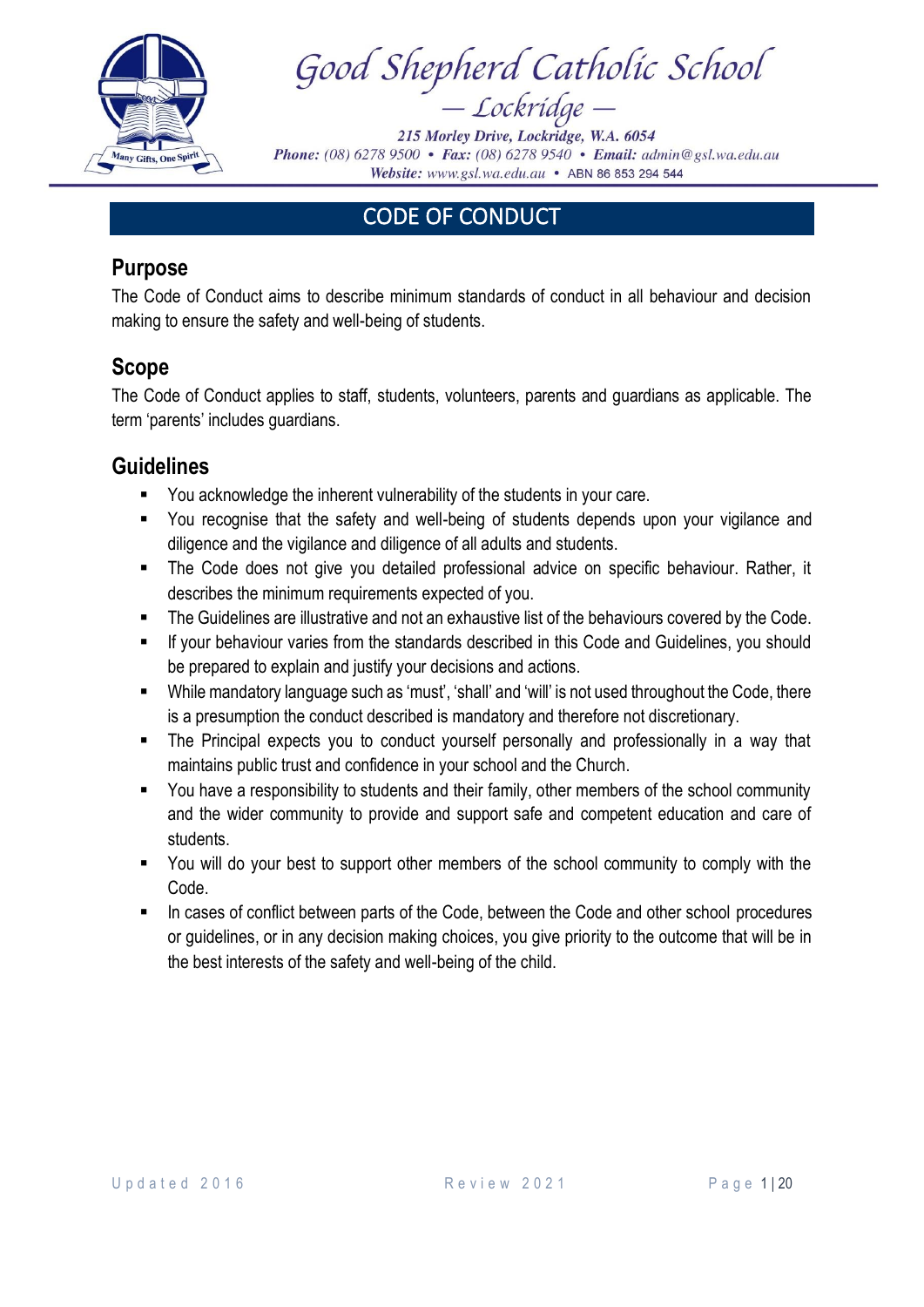### **Breaches**

Breaches of the Code must be notified to the Principal and it is a breach of the Code not to do so.

A breach of the Code may constitute a failure to follow a lawful direction from the Principal and therefore the Principal will have the discretion as to what action to take, which may include counselling, professional development or sanctions under any agreement between you and the Principal. If you are a parent, volunteer or visitor, the Principal may take such action as is appropriate in your circumstances to maintain the safety and well-being of students.

The Principal must notify the appropriate authorities of any breach of the Code that was grooming behaviour: ie. deliberately undertaken with the aim of befriending and establishing an emotional connection with a student, to lower the student's inhibitions in preparation for engaging in sexual activity with the student. Examples include:

- developing relationships that could be seen as favouritism (for example, the offering of gifts or special treatment for specific students)
- being alone with a student in circumstances where you are unseen or unlikely to be randomly interrupted
- initiating unnecessary physical contact with students or doing things of a personal nature that a student can do for themselves, such as toileting or changing clothes
- engaging in personal disclosures (including personal contact details), or exchanges containing sexual content with or in the presence of a student
- organising contact with a student or their family outside of school without the Principal's knowledge and/or consent (e.g. tutoring, sport coaching).
- having any non-curriculum related online contact with a student (including via digital media) or their family
- using any personal digital media account to contact students or their family
- photographing or videoing a student without the consent of the parent
- being in the presence of a student whilst under the influence of alcohol or non-medically prescribed drugs or offering either to a student

The Principal must notify the appropriate authorities of any breach of the Code that was sexual abuse of a child: ie sexual behaviour in circumstances where:

- the student is the subject of bribery, coercion, a threat, exploitation or violence;
- the student has less power than another person involved in the behaviour; or
- there is a significant disparity in the developmental function or maturity of the child and another person involved in the behaviour.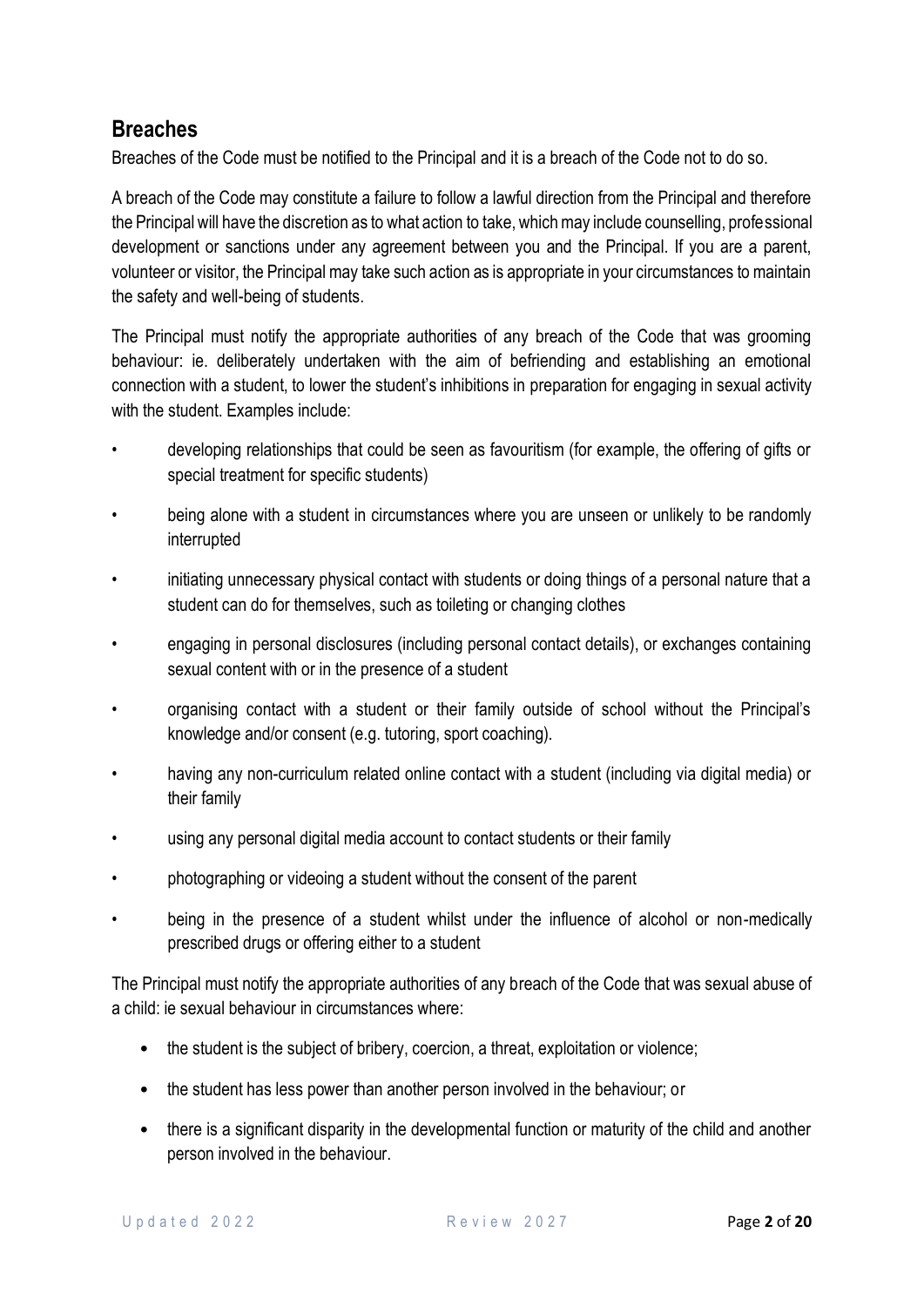1. You act safely and competently.

2. You give priority to students' safety and well-being in all your behaviour and decision making.

3. You act in accordance with the values of the Gospel as defined in the Code of Ethical Conduct.

4. You conduct yourself in accordance with laws, agreements, policies and standards relevant to your relationship with the school community.

5. You respect the dignity, culture, values and beliefs of each member of the school community.

6. You treat personal information about members of the school community as private and confidential.

7. You give impartial, honest and accurate information about the education, safety and well-being of students.

8. You support all members of the school community in making informed decisions about students.

9. You promote and preserve the trust and privilege inherent in your relationship with all members of the school community.

10. You maintain and build on the community's trust and confidence in Catholic schools and the Church.

11. You act reflectively and ethically.

12. You allow students to have a voice in their education, safety and well-being.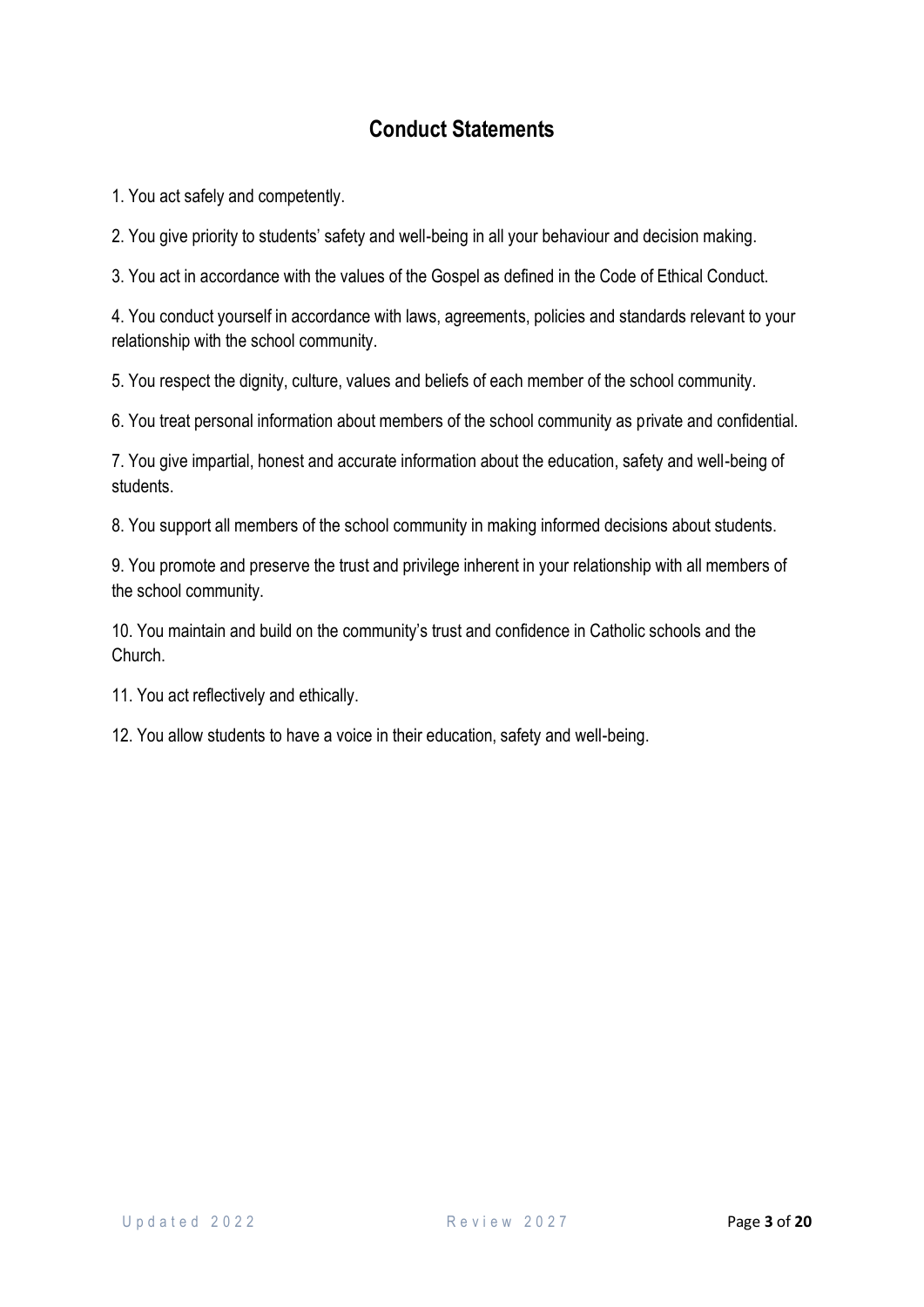## **Conduct Statements for Students**

1. I act safely and know what I am capable of.

2. I give priority to other students' safety and well-being in all my behaviours and in all the decisions make.

3. I always show the values of the Gospel in everything I say and do.

4. I follow all the rules of the School and Parish and make sure I remember these when I go outside the school.

5. I respect the culture, values and beliefs of each member of our school community.

6. I respect personal information about others and keep it private when I am trusted with it.

7. I give honest information about the education, safety and well-being of other students.

8. I support all members of our school community to make good choices.

9. I encourage everyone to have a healthy relationship with all members of the school community.

10. I help others to believe in our School and our Church.

11. I think about my words and actions and do and say what is right.

12. I have a voice for my education, safety and well-being.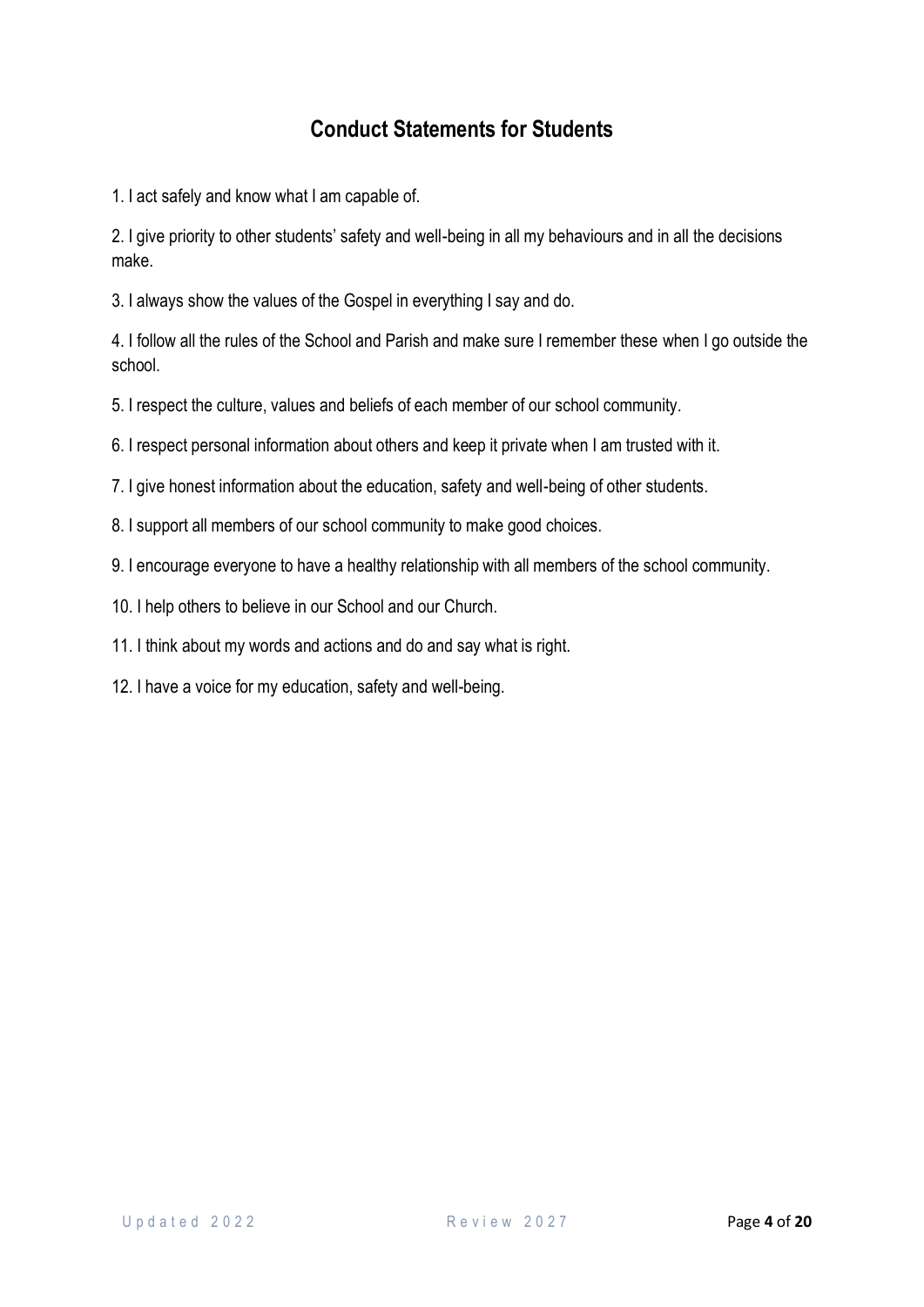### **You act safely and competently.**

#### **Guidelines**

1. You are expected to put the safety of students ahead of every other relevant but secondary consideration.

2. In doing so, you are expected to act within the scope of your expertise and role within the school community.

3. You know the available experts or agencies in your school so when you assess a situation regarding the safety and well-being of a student you utilise the skills and experience outside your core competency and refer the student to the appropriate expert.

4. You are personally responsible within the context of your position in the school community for the provision of safe and competent student education. It is your responsibility to maintain the competence necessary to fulfil your role. Maintenance of competence includes participation in ongoing professional development to maintain and improve knowledge, skills and attitudes relevant to your role in your school.

5. You recognise that the Principal, staff, parents and students assess your ability to act safety and competently based on your behaviour and decision making, and you do likewise in your assessment of them. You are responsible for conducting yourself in all things such that there is no speculation, doubt or ambiguity that you do so in the best interests of students. You must take reasonable steps to avoid situations where your decisions or behaviour could be interpreted as putting students at risk. You must also notify the Principal as soon as possible if you found yourself in such a position of ambiguity so that you can explain the circumstances.

6. You recognise each student's and their parents' right to receive accurate information; be protected against foreseeable risk of harm; and be involved in and informed about decisions in relation to their education.

7. You know the schools policies and any standards or codes applicable to your profession or industry to be able to perform your roles safely and competently.

8. You notify an appropriate person or the Principal of any information relevant to maintaining student safety and well-being, or any observation of questionable, unethical or unlawful behaviour, including breaches of this Code, and intervene to safeguard the student if the circumstances require it.

9. You ensure that any information you receive relevant to the safety and well-being of students is either acted upon by you in the best interests of the student if you are the relevant decision maker, or passed to the relevant decision maker for them to act.

10. You perform your work in a safe and competent manner that is not compromised by personal health limitations, including the use of alcohol or other substances that may alter your capacity to act safely. If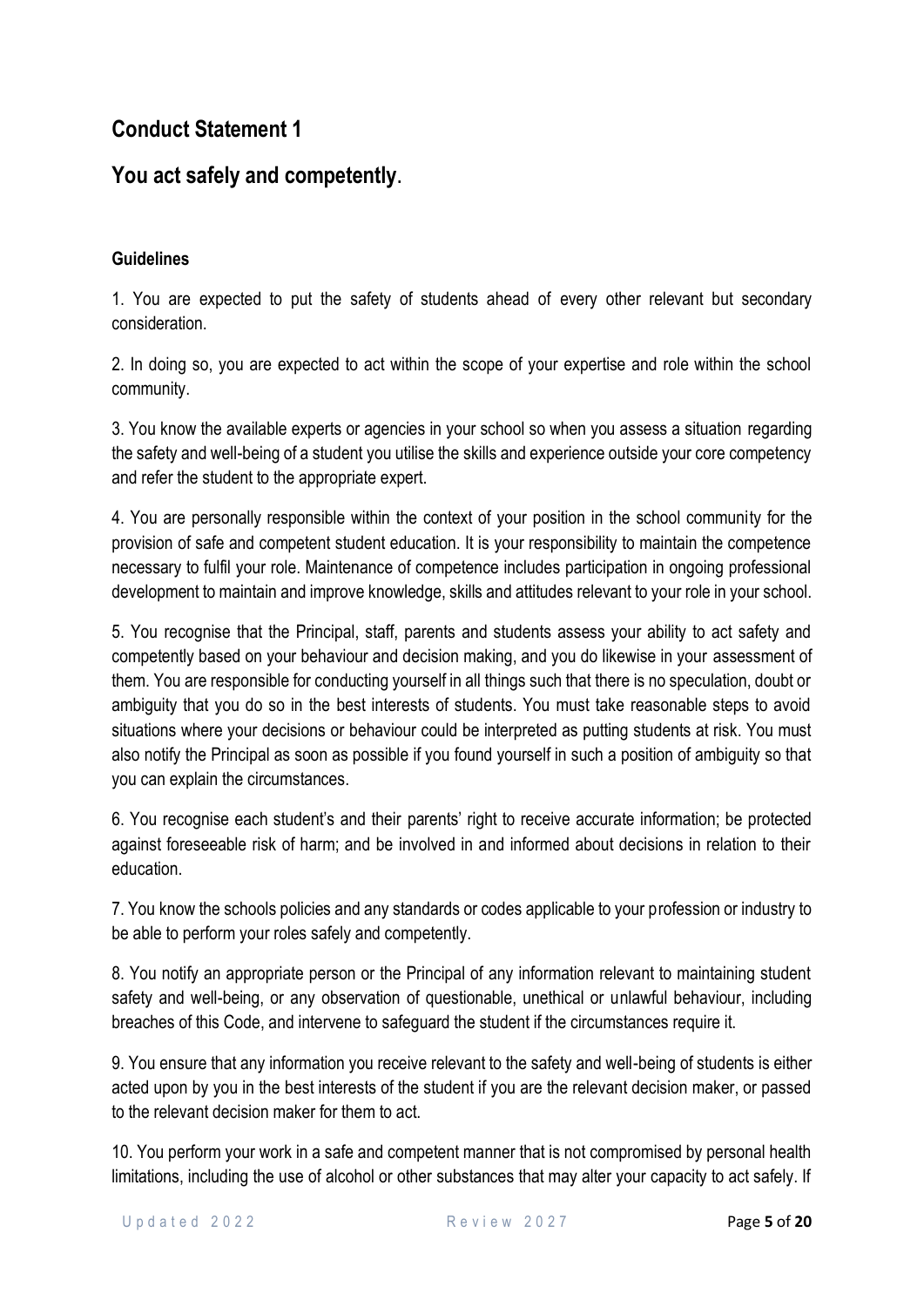your health threatens your ability to work safely and competently, you have a responsibility to seek assistance to address your health needs. This may include making a confidential report to an appropriate authority.

11. You utilise your knowledge of the schools policies and available help agencies to perform duties in partnership with parents, school staff, students, visitors, volunteers and contractors in accordance with the standards of your profession or industry (e.g. Teachers Registration Board).

12. You perform duties in accordance with wider standards relating to safety and quality in education and student care and responsibility for a safe school, such as those relating to occupational health and safety, mandatory and critical incident reporting, and participation in incident analysis and formal open disclosure procedures.

13. You make decisions about students based on their age, ability, and in the best interests of the student's sense of security, and physical, social, emotional and mental safety.

14. You seek advice, assistance and second opinions from experts and Principal as necessary.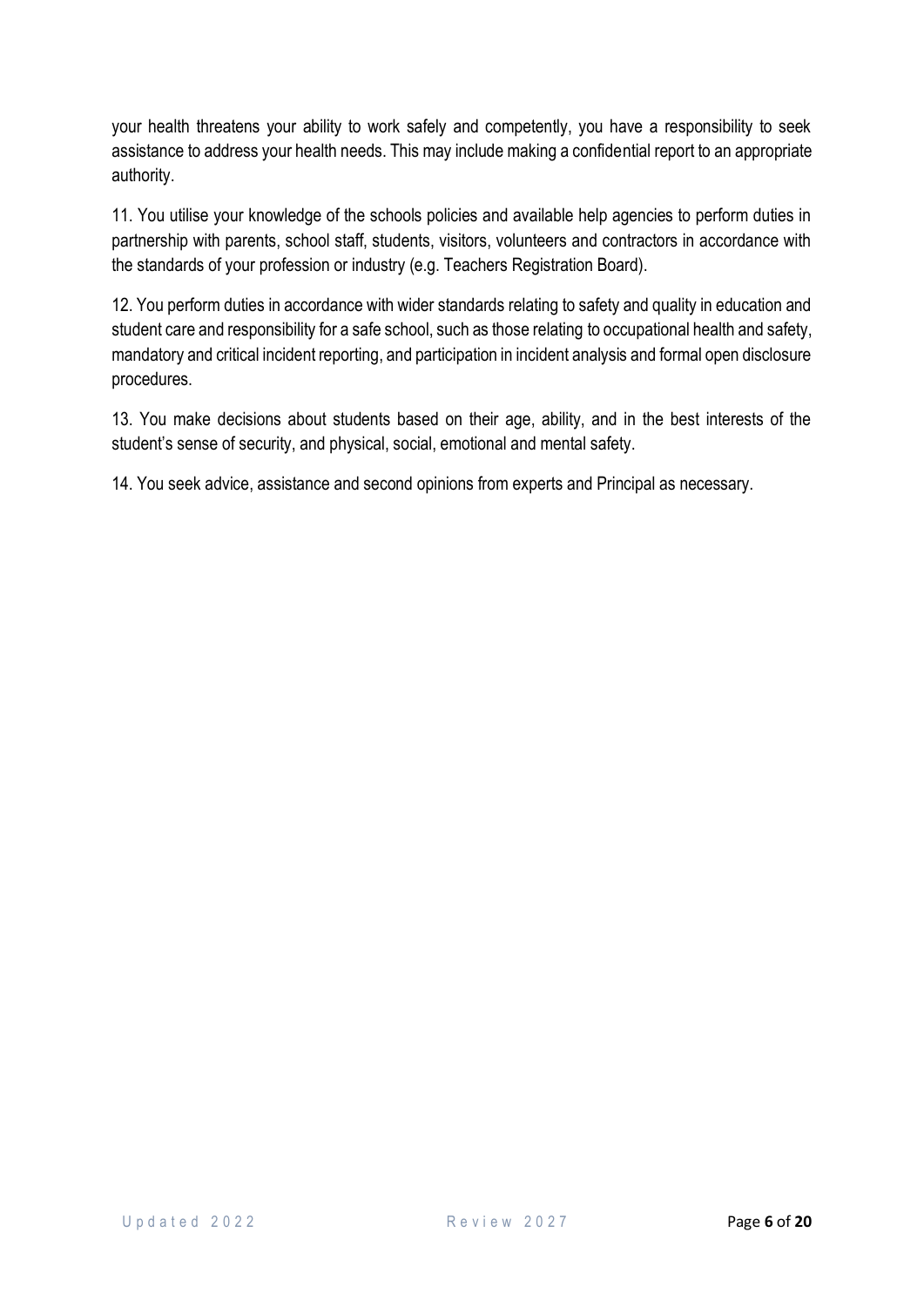# **You give priority to students' safety and well-being in all your behaviour and decision making.**

#### **Guidelines**

1. You accept that you and all adults have individual and joint responsibility for the safety and well-being of students.

2. You ensure the safety and well-being of students are the primary focus of your actions and decisions and take precedence over any other considerations including the reputation of the school and your own needs.

3. You support the safety, health and well-being of each student, promoting and supporting decisions and behaviour that contribute to the student's self-confidence, safety and well-being.

4. You do not behave in any way that risks creating ambiguity about whether you are acting in the best interests of a student.

5. You respectfully communicate in plain language and in a way the student and those supporting their education can understand so they may fully participate in that education.

6. You support informed decision making by advising the student as appropriate and those supporting their education about education options, and assist the student and their supporters to make informed decisions about that education.

7. You endeavour to ensure the voice of the student is heard as appropriate, taking into account age and circumstances.

8. You seek out, welcome, and learn from information relevant to the safety and well-being of students in any form, including advice, disclosures, complaints, criticisms, feedback and performance reviews. You look for opportunities to engage in formal and informal group and self-reflection and professional development about your own and others' decisions so that you and the school can learn and continuously improve.

9. You recognise that all information about students collected by school staff is done so on behalf of the Principal and for the benefit of the student. Therefore, all information is disclosed to and accessible by all who have a need to know it in order to support the education, safety and well-being of the student.

10. You do not share personal data of students, ie phone numbers, addresses, etc, to other members of the school community.

11. You respectfully advocate for the safety and well-being of students above all other considerations.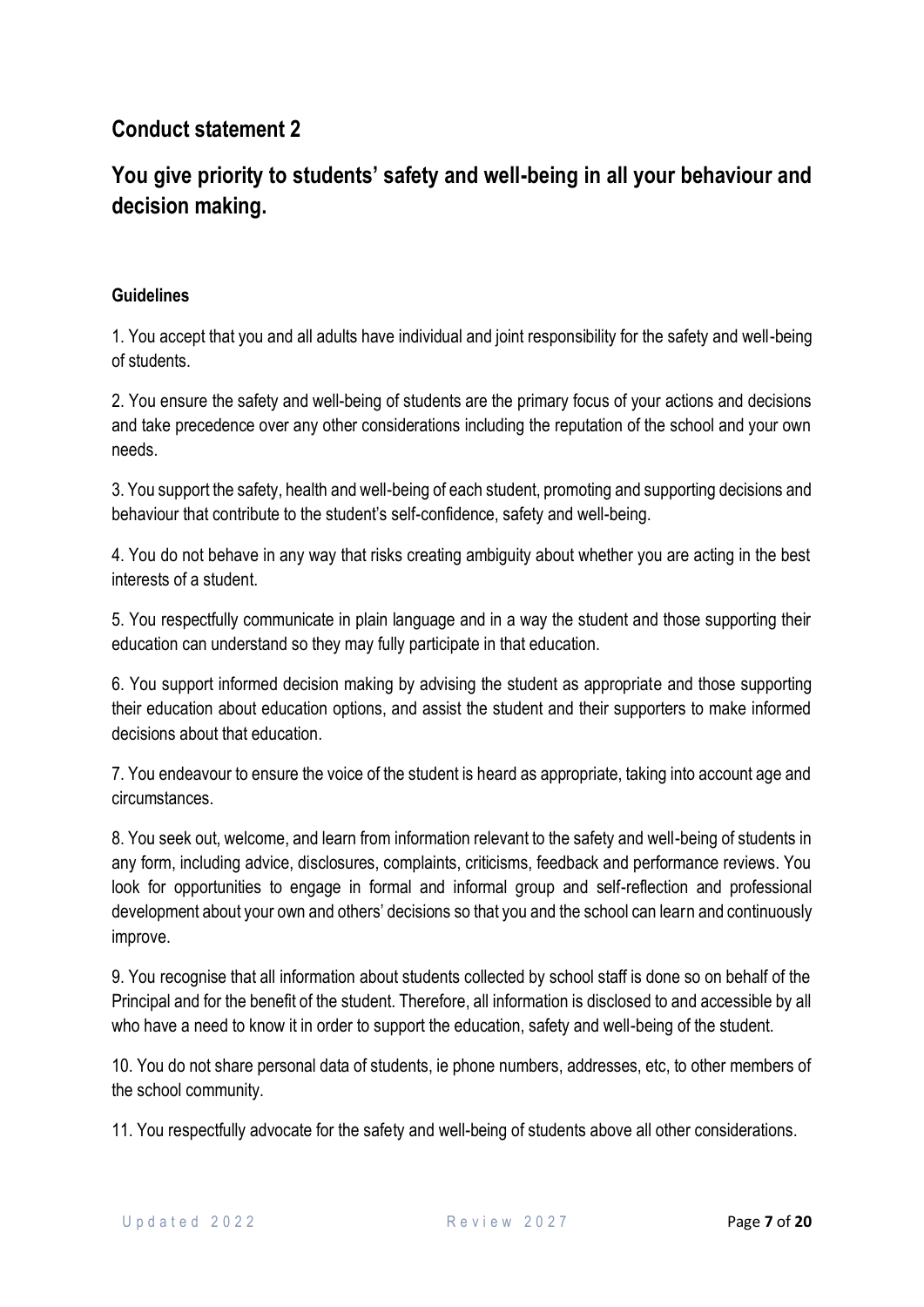12. You must avoid, as far as possible, situations where you are alone with a student. In the conduct of your duties (professional or otherwise), you may be required to work in a one-on-one situation with a student. In such situations, ie reading rosters, teachers' aides, you must use caution for example, be visible to the general public at all times.

13. You recognise the importance that students' education continues without interruption or disturbance.

14. You disclose to the Principal any information that a reasonable person would recognise may be relevant to the safety and well-being of students so that the Principal may make appropriate decisions to manage any risk to them. This includes any relationship with any person who may have been accused of harming children or acting unsafely towards them.

15. You access risk factors for excursions and incursions relevant to your students to ensure their safety and well-being.

16. You recognise that students and their parents are entitled to assume that the sole focus of your engagements with students is to educate them within a safe environment that puts their well-being above all else. You understand that this trust by parents and students puts the onus on you to use your relationship with students solely for their education. You use all engagements with students and their parents, whether in person, through a third party, or via digital media for the purpose of teaching the curriculum.

17. You do not accept gifts or benefits that could be viewed as a means of influencing your objective decision making.

18. You do not connect with students, parents or caregivers on social media platforms.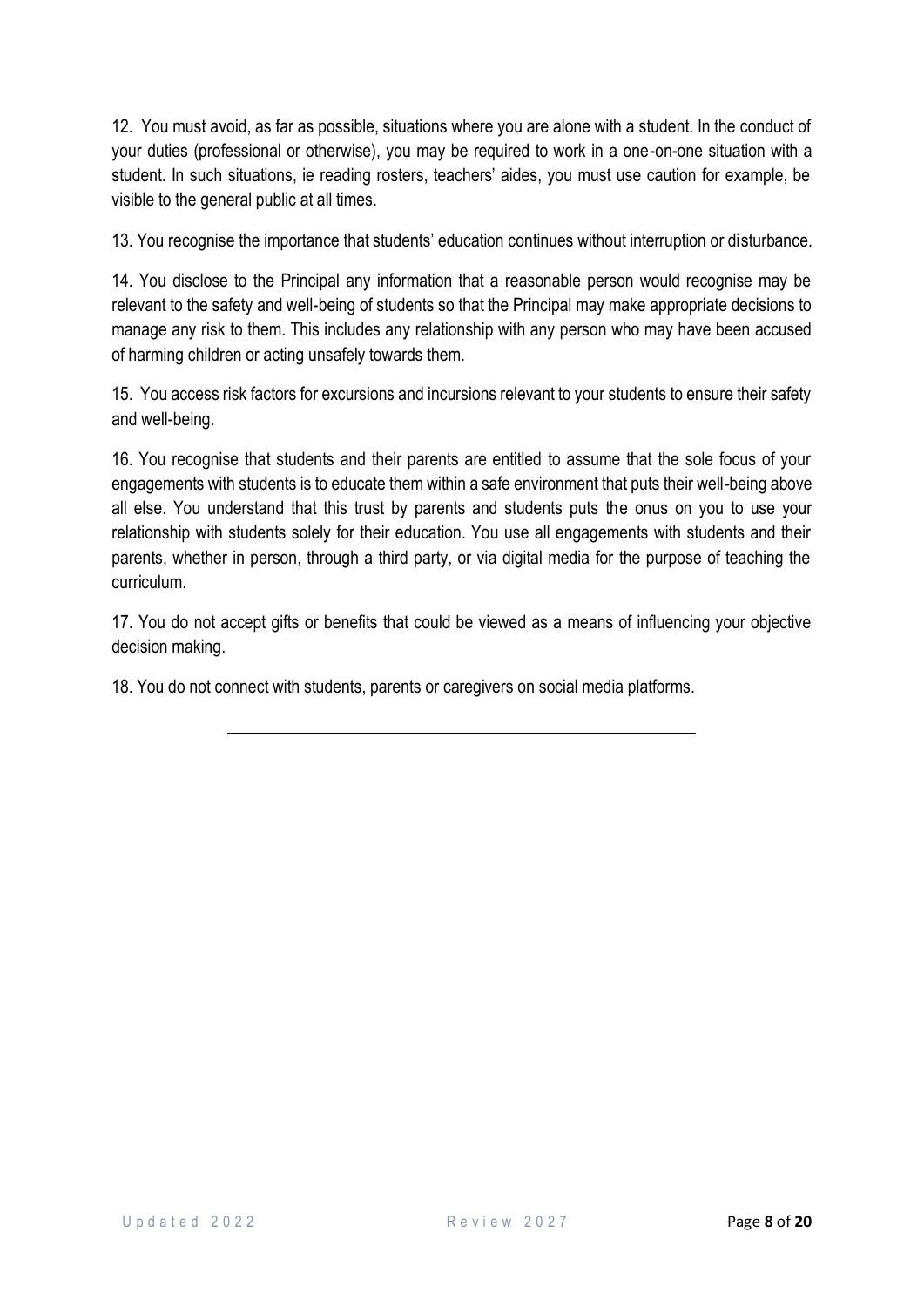# **3. You act in accordance with the values of the Gospel as defined in the Code of Ethical Conduct.**

#### **Guidelines**

1. You are mindful that your decisions and behaviour are opportunities for students and others to see Gospel values in action and how faith integrates with life. Therefore you are responsible for educating yourself and anyone you lead on the content of those values, and their practical application in your decision making.

2. You acknowledge that as a member of a Catholic school community, you are required to strive to develop and live out your relationships with all people in a manner that is based on Gospel values as defined in the CECWA Code of Ethical Conduct.

3. You accept that as a member of a Catholic school community, your conduct reflects on Catholic Education and the Church, and therefore you must strive to uphold the letter and spirit of the Code of Ethical Conduct.

4. You are called upon by the Code of Ethical Conduct act in a manner that is:

- Based on Christian ethics
- Professional
- Timely
- Contextually appropriate

5. The Code of Ethical Conduct requires you to take an ethical approach based on the living out of Gospel values which find expression in:

- Respect for the dignity of each person
- Acknowledgment of the giftedness of each person
- Commitment to building positive relationships
- Confidentiality
- Accountability

6. Respecting dignity is based on:

- A conscious appreciation of the sacredness of the individual's creation
- A sensitivity to the fact that each individual has emotions, fears, hopes and an innate goodness which flows from creation in the image of God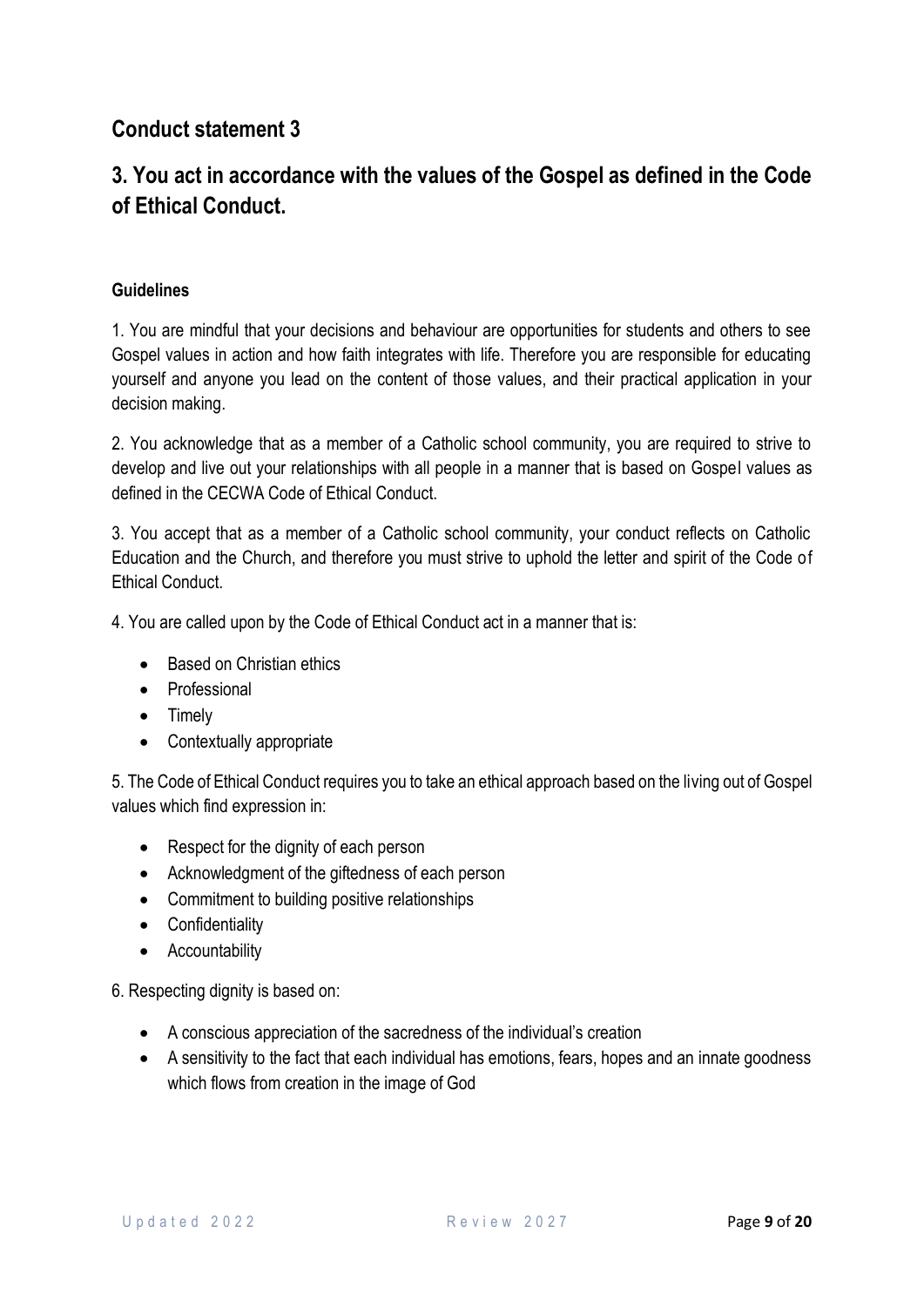- 7. Recognising the giftedness of others involves:
	- Discerning these gifts
	- Naming and acknowledging these gifts
	- Empowering individuals and groups to use their gifts
- 8. Fostering positive relationships which flow from being:
	- Welcoming and open
	- Honest and loyal
	- Trusting and trustworthy
	- Willing to share knowledge, skills, resources and insights
- 9. Committing to appropriate confidentiality based on:
	- Respect for others
	- Professionalism

10. Committing to:

- The Mandate of the Bishops of Western Australia
- The acceptance of responsibility for any action or initiative at a personal and professional level.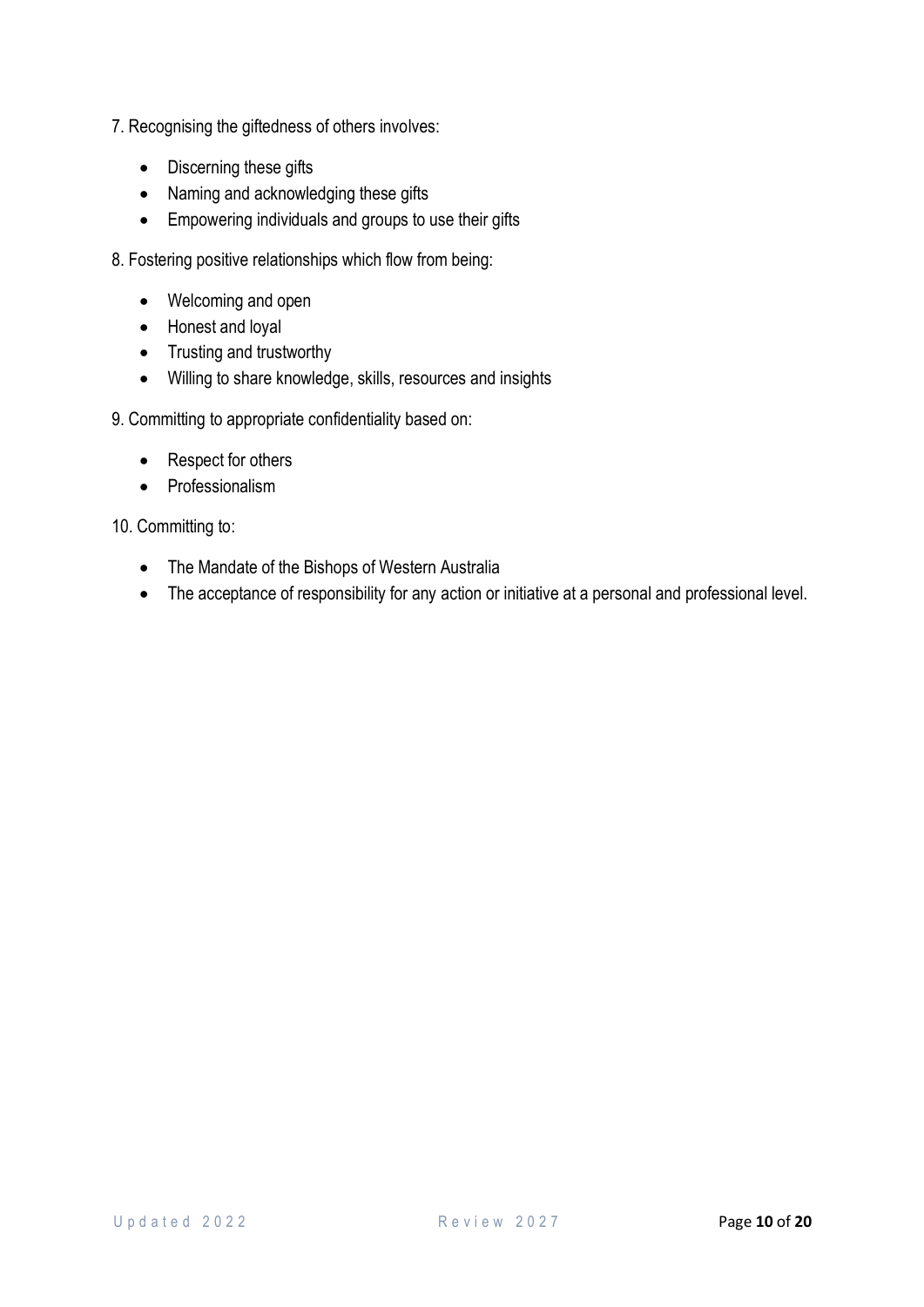# **You conduct yourself in accordance with laws, agreements, policies and standards relevant to your relationship with the school community.**

#### **Guidelines**

1. Your relationship with other members of the school community is defined by whatever written or verbal agreement has given rise to that relationship. If you are a member of staff, it is your employment agreement. If you are a parent or acting in a parental capacity, it is the student's enrolment agreement. If you are a member of the school board, it is your school board constitution. If you are a visitor, it is in accordance with the permission of the Principal to be on school grounds on condition that you act safely and competently.

2. If you witness the unlawful or unsafe conduct of any other member of the school community, or breaches of policy or this Code, whether in teaching, administration, school support services, or while engaging with students in person or via digital or other media, you have both a responsibility and an obligation to notify such conduct to the Principal or an appropriate authority and take other action as necessary to protect students.

3. Where you notify the Principal or a delegate of unsafe conduct, including breaches of this Code, and that notification fails to produce an appropriate response in the circumstances, you may take the matter to an appropriate external authority.

4. You respect both the person and property of students and their families, and of other members of the school community, and the property and finances of the school.

5. You use school property and resources responsibly and for the purposes of the school or with permission from the Principal.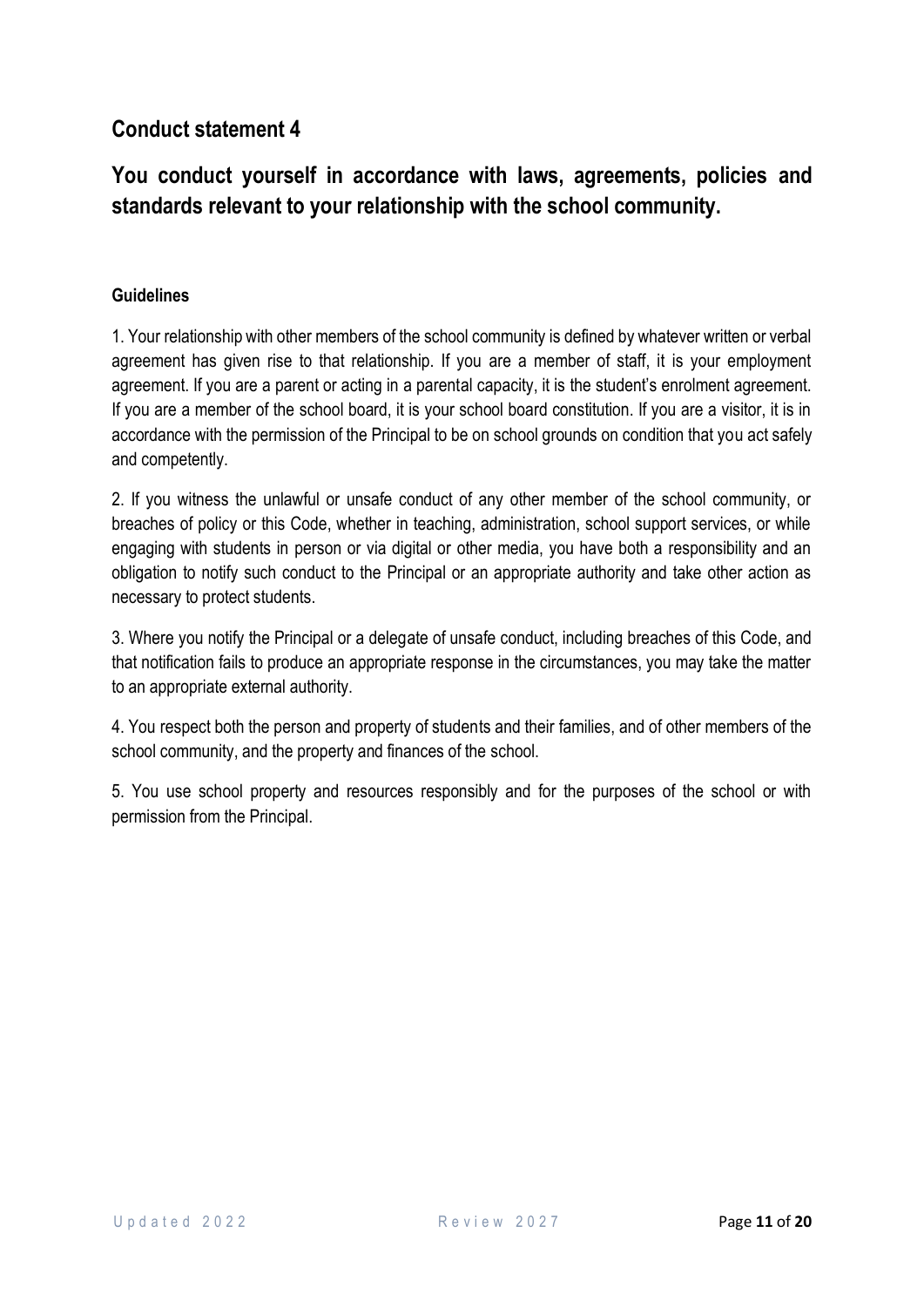## **You respect the dignity, culture, values and beliefs of each member of the school community.**

#### **Guidelines**

1. You respect both the person and capacity of each member of the school community, treat them with dignity, show respect for their culture, values, and beliefs.

2. You interact with members of your school community in an honest and respectful manner.

3. You perform your duties and conduct your relations with students and members of the school community with fairness and justice. This includes taking appropriate action to ensure the safety and quality of the education and care of students are not compromised because of harmful or prejudicial attitudes about culture, ethnicity, gender, sexuality, age, religion, disability, spirituality, political, social or health status.

4. In planning and providing education and school support services, you uphold the standards of culturally safe and competent care. This includes according due respect and consideration to the cultural knowledge, values, beliefs, personal wishes and decisions of each member of the school community. You acknowledge the changing nature of families and recognise that families can be constituted in a variety of ways.

5. You do not express racist, sexist, homophobic, ageist and other prejudicial and discriminatory attitudes and behaviours toward any member of the school community. You take appropriate action when observing any such prejudicial and discriminatory attitudes and behaviours.

6. In making professional judgements in relation to the interests and rights of a member of the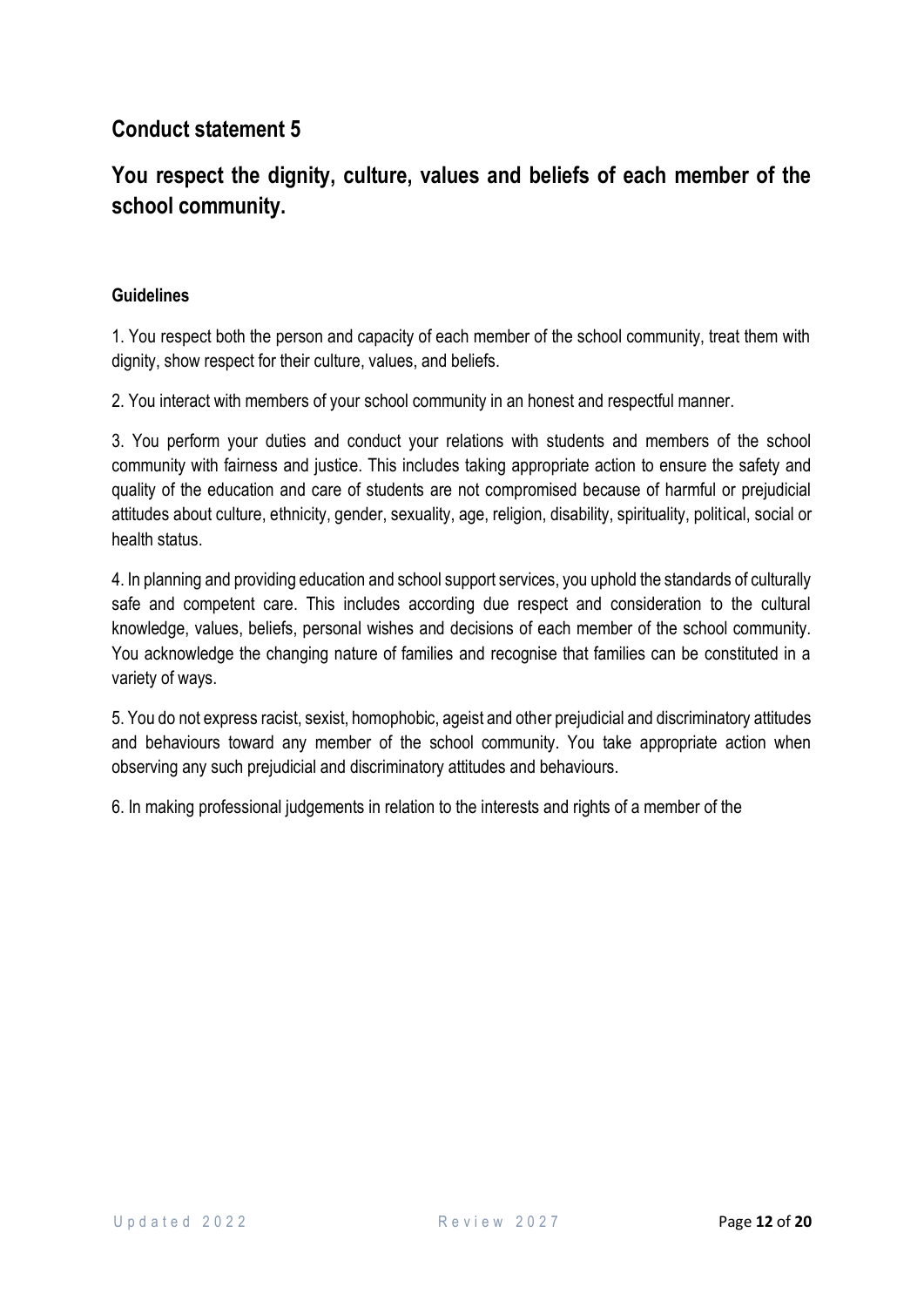## **You treat personal information about members of the school community as private and confidential.**

#### **Guidelines**

1. You use personal information in accordance with your school Privacy Policy (do not share personal data of students or families, ie phone numbers, addresses, academic standing etc, to other members of the school community).

2. You have ethical and legal obligations to treat personal information as confidential. You protect the privacy of each member of the school community by treating the information gained in the relationship as confidential, restricting its use and disclosure to the purposes defined in your school Privacy Policy.

3. If a third party asks for access to personal information, you must take reasonable steps to confirm the identity of the third party, and that it is lawful to disclose the information to them. You must inform the member of the school community that you have disclosed their personal information unless you are satisfied that there are legal reasons for not doing so.

4. You seek advice if you identify a conflict between protecting personal information and any resulting risk to the safety and well-being of a student.

5. You create and keep accurate records of conversations about significant decisions involving the safety and well-being of students, and utilise school resources including Seqta or the Interview Forms for parent meetings and provide signed copies to the appropriate recipients.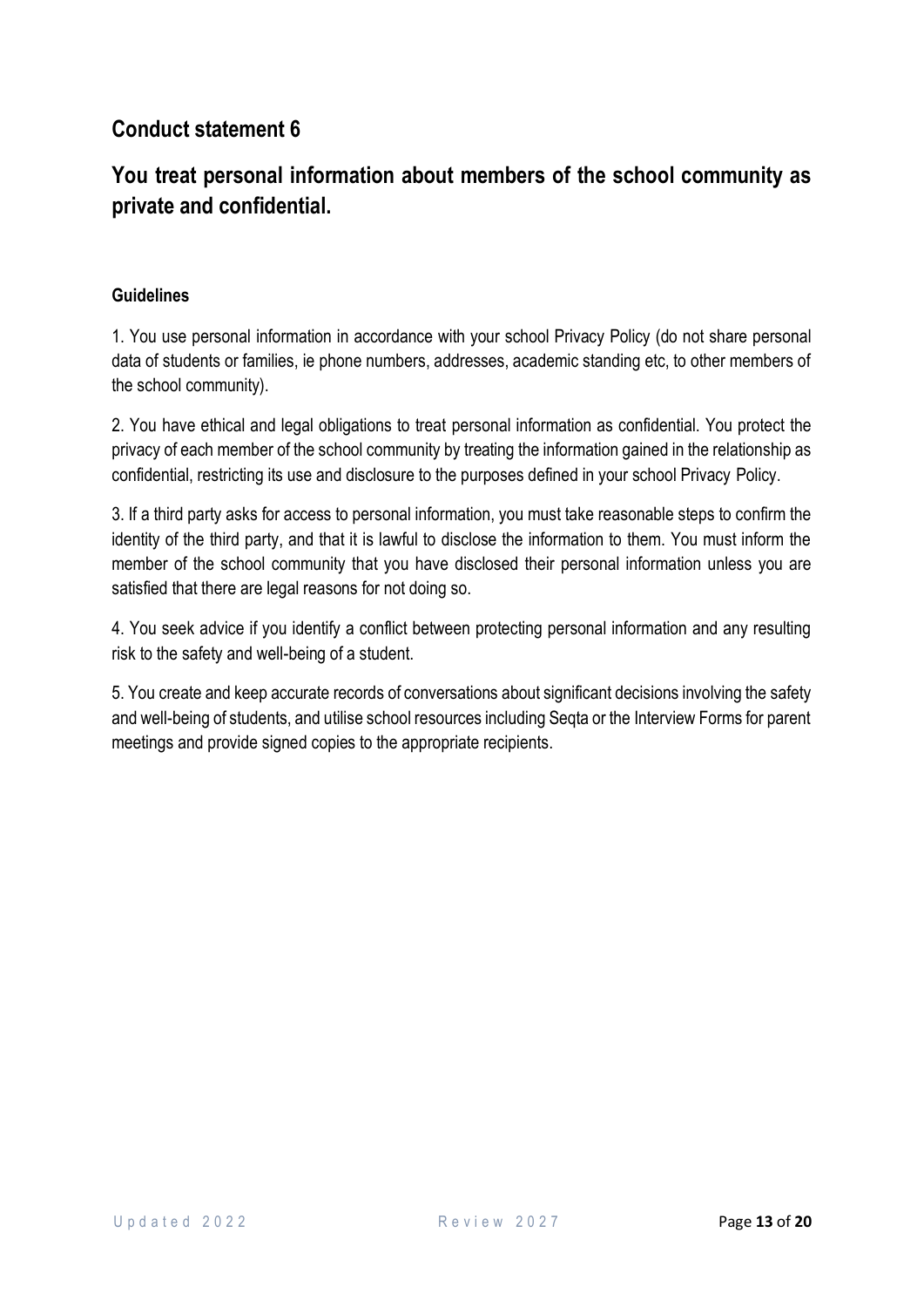## **You give and seek the best, honest and most accurate information about the education and care of students.**

#### **Guidelines**

1. You give and seek accurate advice relevant to the education, safety and well-being of students, based on primary rather than secondary sources.

2. You fully explain the advantages and disadvantages of any options so all involved can participate constructively in decision making to deliver the best results for the student.

3. You accurately represent the role you play in the education, safety and well-being of students.

4. Where the education, safety or well-being of a student requires expert knowledge or experience, you seek these out for the benefit of the student.

5. You seek out first hand sources of information directly from parents, colleagues and experts, or in documents and policies when making decisions or giving advice rather than relying on hearsay, opinion, rumour or assumptions.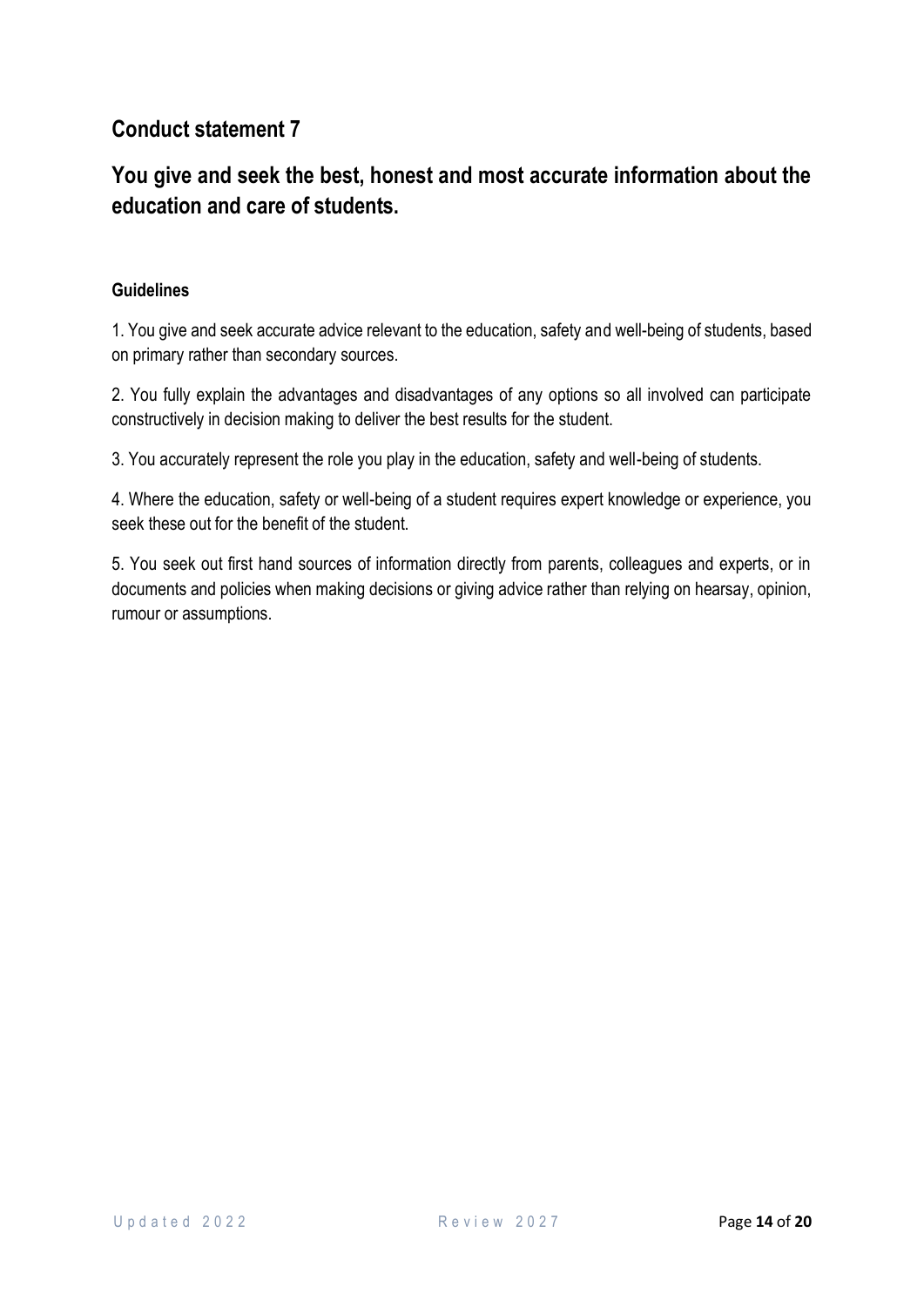## **You support all members of the school community in making informed decisions about students.**

#### **Guidelines**

1. You recognise that parents are the first educators of their children and equal partners in the education of students.

2. You understand that each member of the school community has skills, experience and knowledge that may be a unique resource that can be directed to towards the safety and well-being of students.

3. You actively share information about students with their parents and the Principal so that they may make informed decisions about students. You listen to everyone with courtesy and respect.

4. You treat the opinions of parents and school staff about the education and well-being of students with respect and dignity, even if you do not agree with it or believe it is misinformed or misguided.

5. You use plain language with appropriate style, tone and level in your written or verbal communication, particularly when expressing technical or expert advice, and you actively seek confirmation that you have been understood.

6. You engage with all parents equally and fairly, regardless of their relationship status, mindful that, in the absence of court orders to the contrary, each parent has equal and joint parental responsibility for their child. You do not allow your opinion about the behaviour of parents to prevent you from engaging openly and honestly with each of them about their child's education.

7. You continue to inform and engage with a parent about the education and well-being of their child on the assumption that it is in the student's best interests to do so, regardless of the parent's level of engagement with you or the child. You respect any decision by a parent to disengage with you or their child, and you remain open to re-engage in the future.

8. You act to strengthen, preserve, restore and promote positive relationships between the student and their parents, family members, and those significant to the student, regardless of any breakdown in these relationships.

9. You do not use the behaviour of either parent as a reason for denying them or their child access to information or support from the school that are in the best interests of the student, unless doing so would place the student or school community at risk of harm.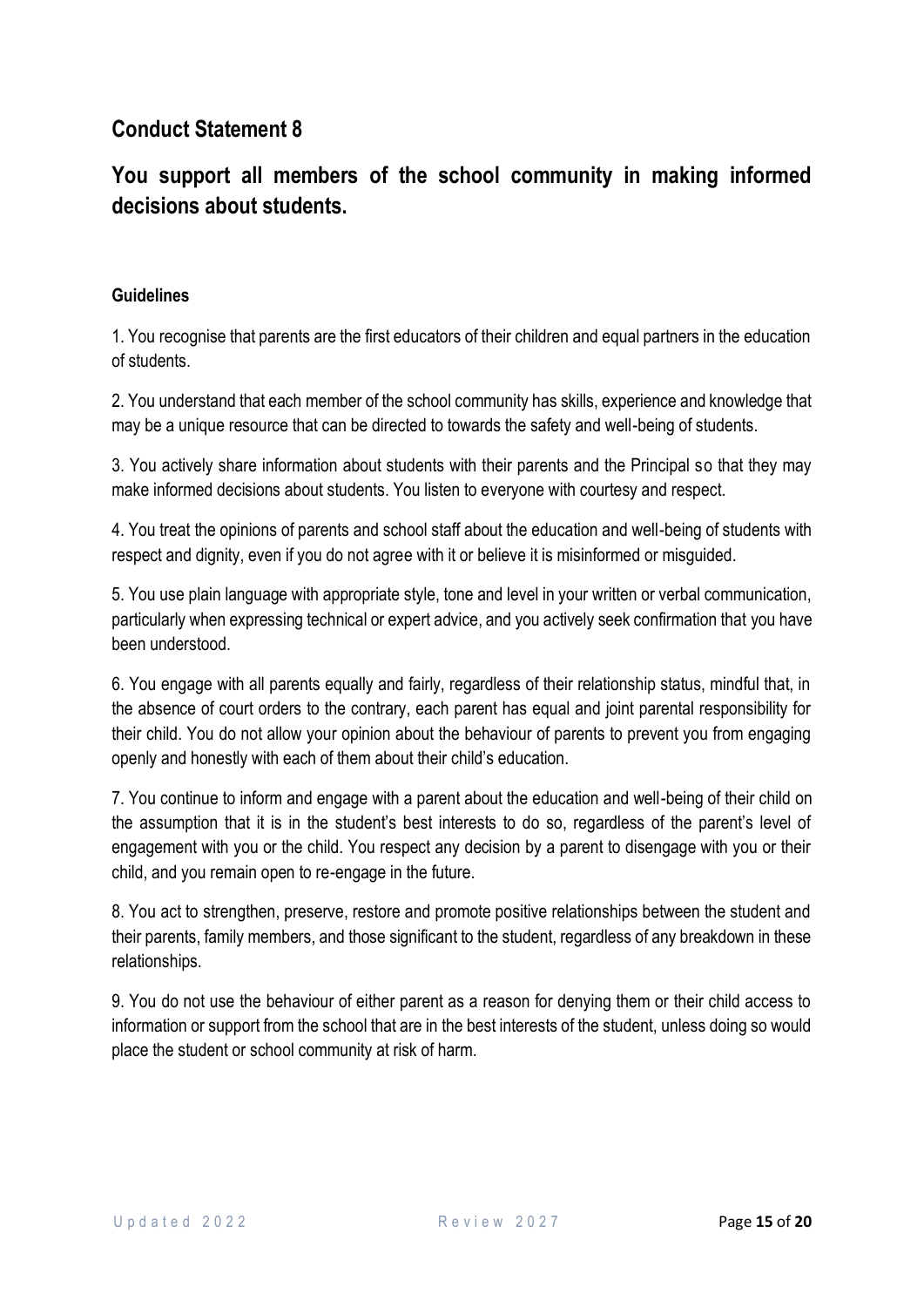# **You promote and preserve the trust and privilege inherent in your relationship with all members of the school community.**

#### **Guidelines**

1. You promote and preserve the trust inherent in your relationship with students and with their parents.

2. You recognise that an inherent power imbalance exists within your relationship with students that may make the students and their family vulnerable and open to exploitation. You actively preserve the dignity of all people through practised kindness and by recognising the potential vulnerability and powerlessness of each student and their family. You recognise that the power relativities between you and a student can be significant, particularly where the student is very young, has a disability, a difficult family background, has cultural differences, or experiencing emotional turmoil. This vulnerability creates a power differential in your relationship with students that must be recognised and managed with care.

3. You take reasonable measures to establish a sense of trust to protect the physical, psychological, emotional, social and cultural well-being of each student. You protect students who are vulnerable, including but not limited to students with disability, from exploitation and harm.

4. You have a responsibility to maintain appropriate boundaries with students and to actively support other adults to do likewise, including bringing to their attention any failure to do so.

5. You may have personal or recreational relationships outside your school role with students' families and friends, or with school staff. You are aware that dual relationships may compromise student care and well-being. In cases of overlap or conflict between your dual relationships, you act with the primary intent of the safety and well-being of the student, which may require you to withdraw from a social relationship.

6. You do not engage in any behaviour with a student that could be interpreted by a reasonable person as being a friendship.

7. You do not engage in any behaviour with a student that a reasonable person could interpret as creating an opportunity to engage in emotional, physical or sexual intimacy with a student.

8. You recognise that the power imbalance between you and students means that the onus is on you to avoid any ambiguity or misunderstanding by a student or third party about your intent in your behaviour towards them.

9. You understand that the power imbalance between you and students means a student is unable to give their consent to engaging in emotional, physical or sexual intimacy with you, regardless of the legal age of consent, or the student's age or maturity. You must therefore not seek nor rely on such express or implied consent from a student to engage in an intimate relationship.

10. You understand that the power imbalance between you and students may continue to influence students' choices beyond the date when they cease to be students at your school. You must therefore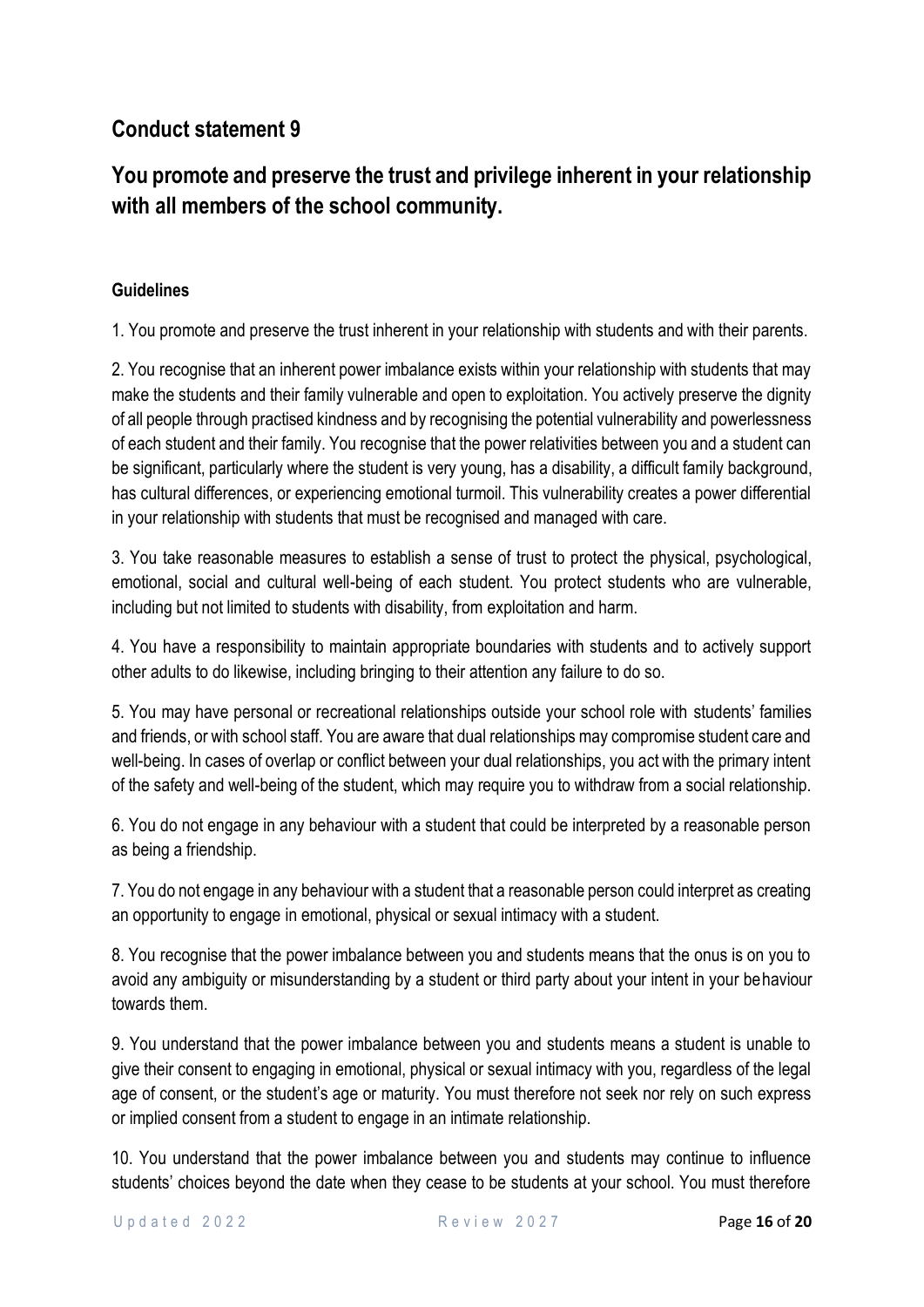not engage in emotional, physical or sexual intimacy with a former student within two years of them ceasing enrolment at your school, or them turning 21, whichever occurs latest.

11. You take all reasonable steps to ensure the safety and security of the possessions and property of students and their families that are in your care.

12. You do not knowingly mislead parents or make misrepresenting statements to them, or withhold information relevant to their ability to make informed decisions about their children unless required by law.

13. You recognise that there may be rare exceptions to full disclosure to parents. Such disclosure of information may compromise law enforcement or other risk management processes, or the privacy and reputation of those involved. You seek legal or other expert advice in resolving such situations, recognising that parents have the right to know about any risk to their children.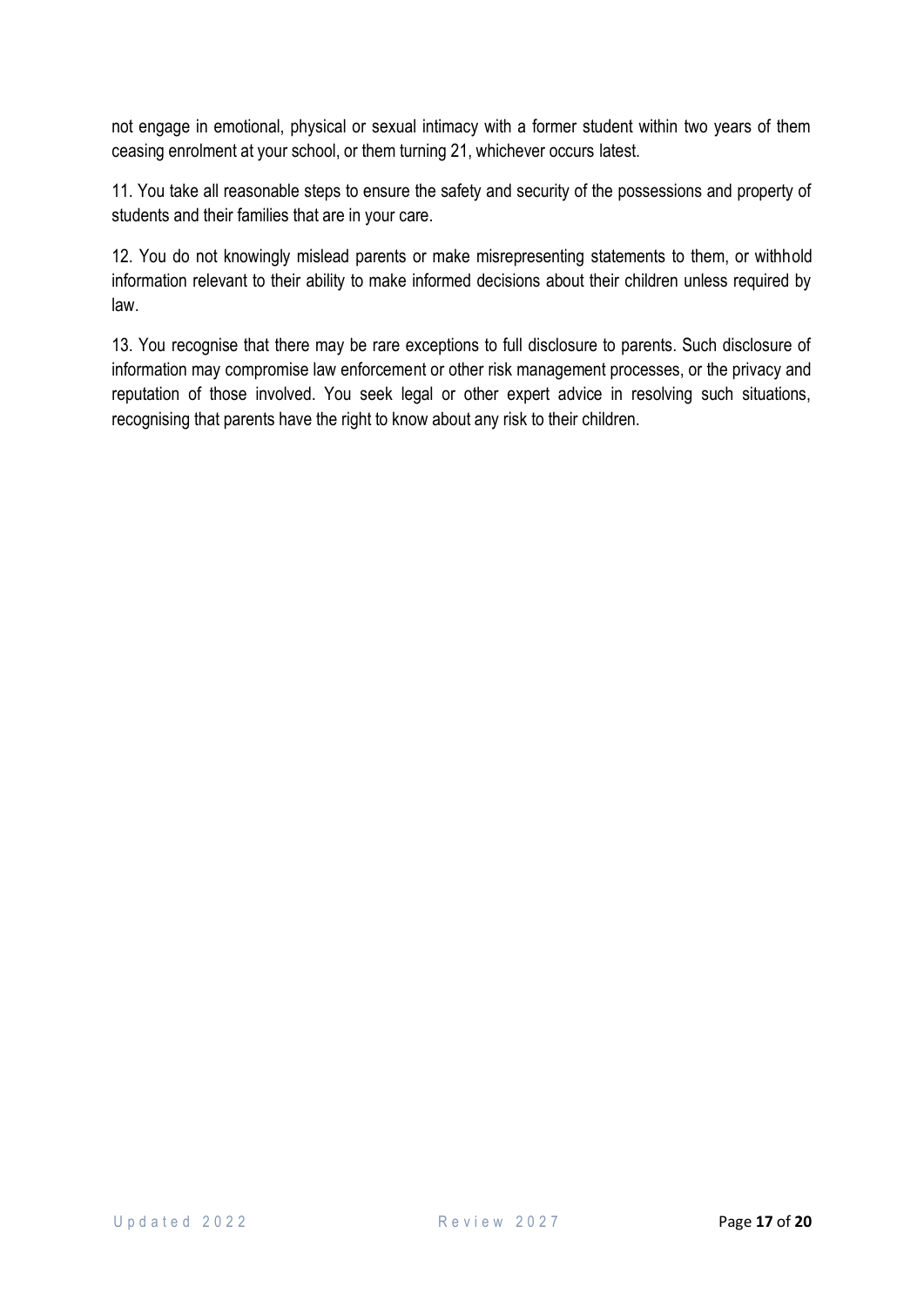## **You maintain and build on the community's trust and confidence in Catholic schools and the Church.**

#### **Guidelines**

1. Your conduct maintains and builds public trust and confidence in your school, other members of the school community, and the Church.

2. Any unlawful and unethical actions in your personal life risk adversely affecting both your own and the school's reputation in the eyes of the public. If the good standing of either you or the school was to diminish, this might jeopardise the inherent trust between the school and parents, as well as the community more generally, necessary for effective relationships and the best education of students.

3. You notify the Principal of your involvement in any criminal investigation or other legal process that may undermine trust and confidence in your judgement or care of students.

4. You consider the interests of the school and the Church when exercising your right to freedom of speech and participating in public, political and academic debate, including publication.

5. You never place the reputation of the school above the safety and well-being of students.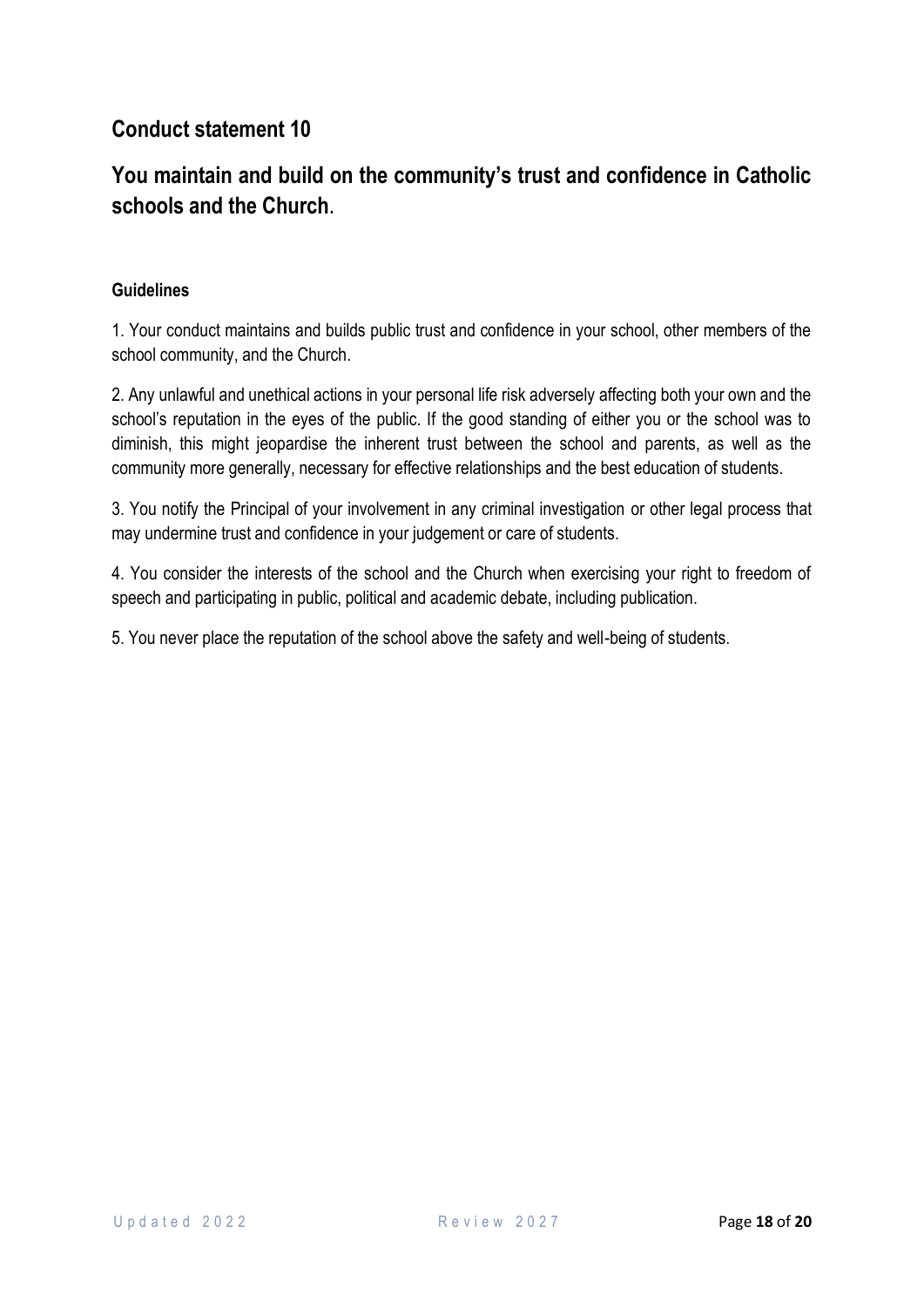### **You act reflectively and ethically.**

#### **Guidelines**

1. You engage with the school reflectively and ethically to ensure that you consciously put student safety and well-being at the forefront of your behaviour and decisions.

2. You develop and maintain appropriate and best practice advice, support and care for each student and their family.

3. You evaluate your conduct and competency according to this Code, the terms and conditions of your relationship with the school, and school policies.

4. You contribute to the professional development of school staff as appropriate.

5. You contribute to continuous improvement by supporting opportunities to record, assess and learn from incidents involving student safety and well-being.

6. You advise the Principal of any reduction in your capacity to act in the best interests of the safety and well-being of students due to health, social or other factors, while you seek ways of addressing the deficiency.

7. You take care of the safety and well-being of all members of the school community so that you all may fully contribute and cooperate in providing for the safety and well-being of students.